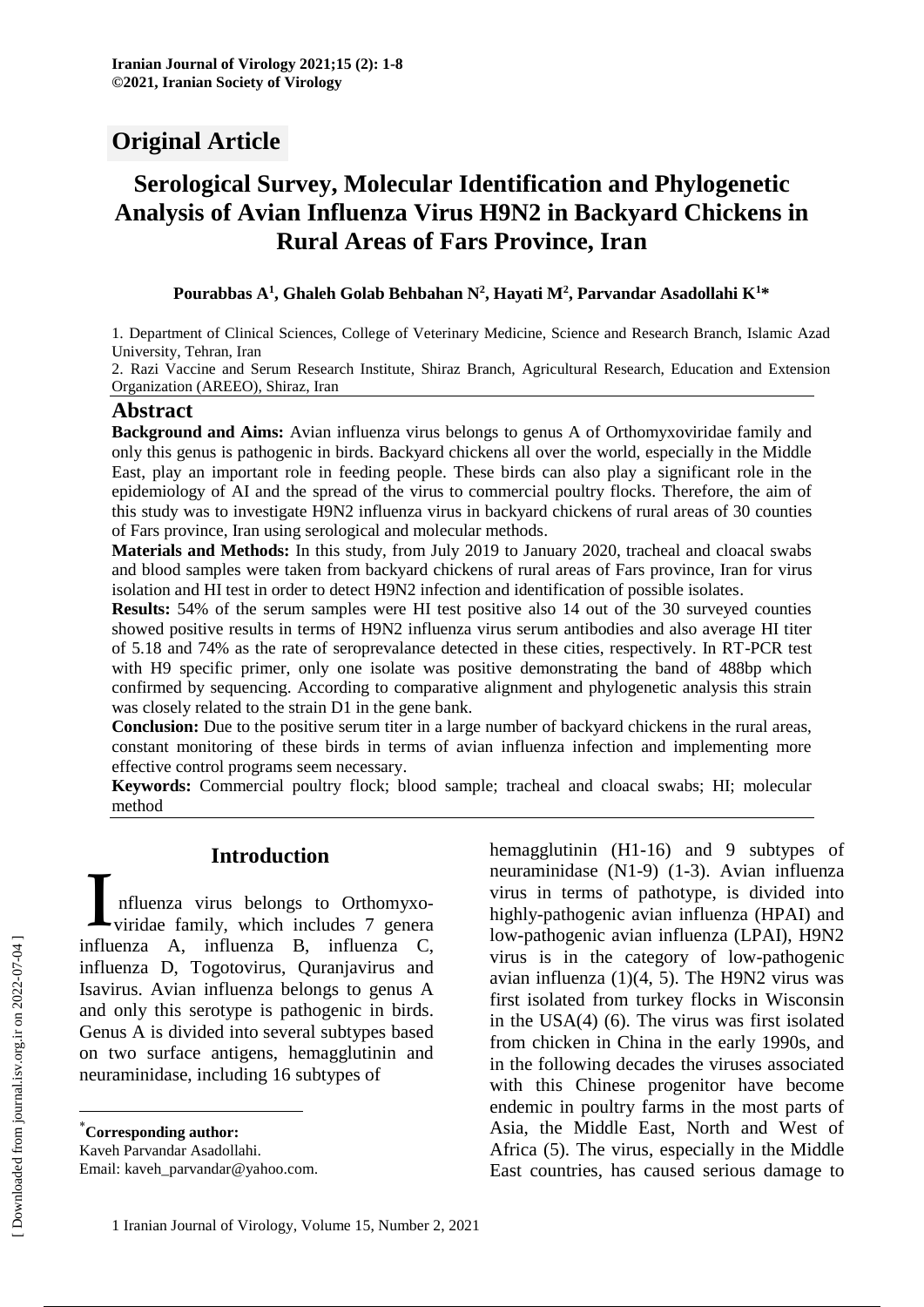the poultry industry (6). Endemicity of H9N2 virus in rural chickens of these countries plays a crucial role in its epidemiology and transmission to commercial poultry farms, therefore; considering the importance of H9N2 influenza virus in Iran, the aim of this study was to investigate the presence of H9N2 influenza infection in rural chickens in 30 counties of Fars province, Iran using serological (Hemagglutination inhibition test) and molecular methods.

### **Methods**

**Sampling:** In this study, from July 2019 to January 2020, backyard chickens were sampled from 60 villages in 30 counties of Fars province (2 villages in each counties were selected based on the existence of commercial poultry farms around them). (Fig. 1).



**Fig. 1.** Location of Fars province and its counties in Iran, where sampling was done.

According to the calculations of Commission Decision 2010/367 / EU, 60 villages were randomly chosen for collecting the samples via entire the Fars province. In each village, 30 backyard chickens randomly selected and two samples, including tracheal and cloacal swaps were collected. Finally 60 swabs were gathered from each village and totally 3600 swap samples transferred under standard condition to the laboratory. At the same time, 20 blood samples were taken from the wing vein.

A total of 1200 blood samples was collected from unvaccinated backyard chickens to carry out serum HI test in order to detect any previous H9N2 infection (7).

| <b>Table 1:</b> The name of antibiotics-antimycotic mix |                |
|---------------------------------------------------------|----------------|
| <b>Antibiotic</b>                                       | Dose           |
| Streptomycin sulfate                                    | 1mg/ml         |
| Gentamycin                                              | 1mg/ml         |
| Penicillin G                                            | 10,000 IU/ml   |
| <b>Nystatin</b>                                         | $20$ IU/mL     |
| Kanamycin sulfate                                       | $650 \mu g/mL$ |

Swap samples were placed in 2xPBS Falcon tubs at pH 7.4 and sent to the laboratory. After centrifugation, they were stored at -70  $\degree$ c (8). Blood samples centrifuged for 10 minutes at 3500 rpm to collect the sera and HI test (9).

Swap samples from each village were pooled together and passed through syringe filters  $(Biofil<sup>TM</sup>, China)$  with the size of 0.44 micrometer and then 0.22 micrometer and an antibiotic mixture was added to prevent the growth of bacteria and fungi (10, 11). (Table 1) Then the specimens were inoculated into 9 to 10 day old SPF embryonated chicken eggs.

The inoculated eggs were transferred to the refrigerator (4°C) 48 to 72 hours after inoculation. Allantoic fluid of the samples was then extracted under sterile conditions and the presence of virus was determined by hemagglutination test using 0.5% chicken red blood cells. Positive samples were stored in the -70 °C freezer for confirming the diagnosis by molecular tests (8).

**Serology:** HA and HI tests were performed according to the OIE (2004) guideline using reference antigen (A / chicken / Tehran / ZMT-173/99 (H9N2)) for subtype H9 of avian influenza. HI test was performed using 96 U-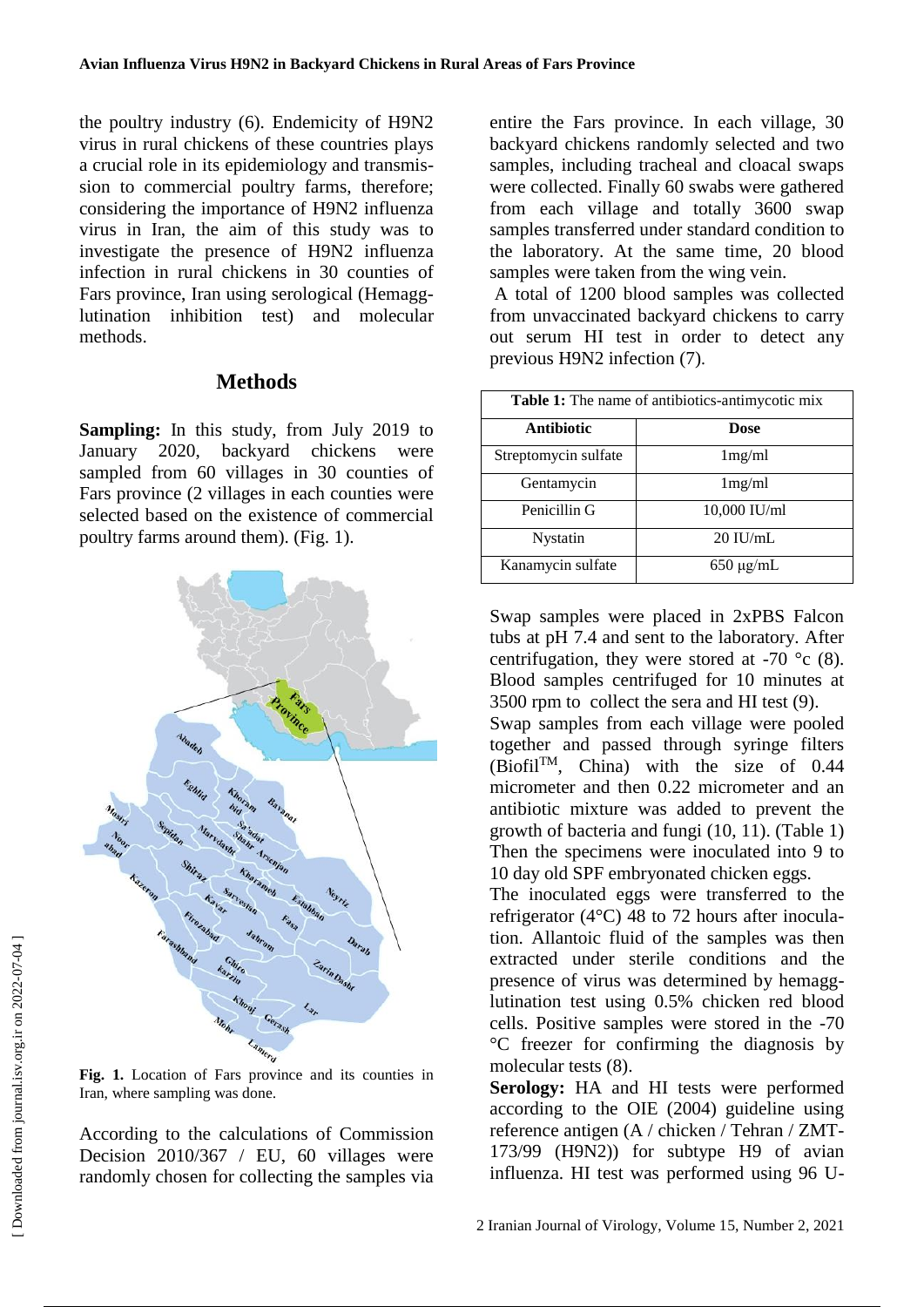shaped microtiter plates, dilution  $\frac{1}{2}$  with phosphate buffer solution, 1% red blood cell and influenza antigen with 4 HA units. According to OIE guidelines, titers equal to or more than log2 4 or 24 or dilution of 1:16 were considered positive for infection (12).

**RT-PCR:** Confirmation and subtyping of HA positive isolates were done by RT-PCR method. RNA extraction was done by Viral Gene-spin™ RNA extraction kit (iNtRON Biotechnology, Korea) according to kit protocol. RT-PCR was done using One step RT-PCR premix (iNtRON, Korea) and the pair of forward and reverse primers of H9 based on previous study with the sequences of 184F 5'CTYCACACAGARCACAATGG3' and 652 R 5'GTCACACTTGTTGTTGTRTC3' respectively (13, 14).

About 1-2 µg of each extracted RNA template was added to the mixture containing 8µl of premix, 0.5 µM of each primer, 5 units RNase inhibitor and DEPC-treated water to final volume of 20 µl. The PCR tests were carried out in Eppendorf gradient thermocycler (Germany). Cycling program was consisted of one cycle of 45 ºC for 30 min to perform the reverse transcription reaction, followed by the step of denaturation of RNA: DNA hybrid plus inactivation of reverse transcriptase in 94 ºC for 5 min. then 35 cycles including three steps of denaturation, annealing and extension set at 94, 50 and 72 ºC for 40, 30 and 50 sec, respectively. The program was ended by the final extension of 72 ºC for 5 min.

PCR products were loaded on 1.5% agarose gel in TBE buffer and subjected to electrophoresis (Cleaver, England) and visualized under UV light in gel documentation of Kodak GL200 imaging system (15).

**Sequencing and Phylogenetic Analysis:** The PCR product was purified using PCR product purification kit (Roche Diagnostic, Germany). The Purified DNA fragment was sequenced in both directions through Sanger method with ABI 3500 Genetic analyzer system (Thermo fisher scientific, USA) using the same primers as for RT-PCR. All data related to the nucleotide sequence were edited by Bioedit software and submitted to a search for similarity in GenBank using the Blast program (16, 17).

3 Iranian Journal of Virology, Volume 15, Number 2, 2021

Multiple sequence alignment was performed using Bioedit version 7.2.5. and shown in Esprit sever (18, 19). The phylo-genetic tree was drawn using the MEGA X program through Maximum Likelihood (ML) phylogenetic trees based on the Tamura-Nei model (20). The GenBank data of mostly related species were also included in the phylogenetic analysis.

**Statistical analysis:** The data table of HI tests of counties were statistically analyzed with SPSS software version 24.

Descriptive statistics were used for mean, standard devia-tion, skewness, Kurtosis, minimum and maximum score, frequency, percentage and cumulative percentage.

Also, t-test and binomial test were used to know the difference between the results of HI titers among 30 counties.



**Chart 1:** mean of HI titer in Positive counties: 1. Shiraz 2.Marvdasht 3.Sepidan 4.Abadeh 5.Bavanat 6.Zarin Dasht 7.Estahban 8.Farashband 9.Mosiri 10.Jahrom 11.khonj 12.Mohr 13.Lamerd 14.Kavar 15.Total Mean

#### **Results**

The results of HI test based on log2 4 or higher as the positive serum titer showed that 648 (54%) out of the 1200 serum samples were HI test positive also 14 out of the 30 surveyed counties were positive in terms of the presence of influenza virus antibodies. Total mean of serum titer of positive counties was 5.18. Also, 4 and 6.8 were the lowest and highest total mean serum titers in these positive counties, respectively. (Chart 1) 16 counties out of 30 counties were considered as the negative counties with a total mean of 2.66. Also, 1.6 and 3.5 were the lowest and highest total mean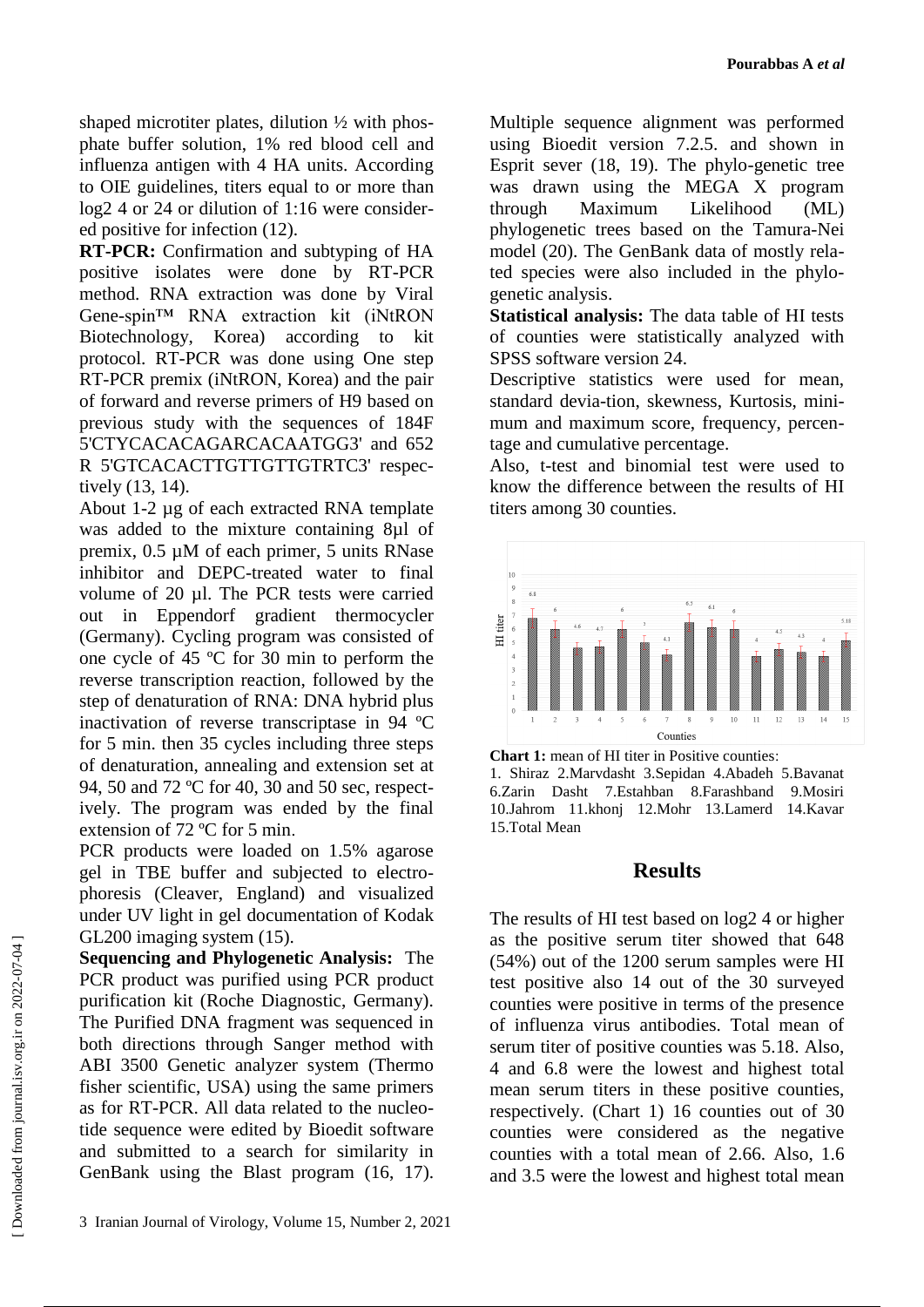serum titers in these negative counties, respectively. (Chart 2) Significant Variation (P<0.05) in H9N2 avian influenza virus antibody titers were found among 30 counties.



**Chart 2:** mean of HI titer in Negative counties: 1. Safashahr 2.Zarghan 3.Eghlid 4.Darab 5.Fasa 6.Arsenjan 7.Kharameh 8.Sarvestan 9.Neyriz 10.Ghirokarzin 11.Firozabad 12.Kazeron 13.Noorabad 14.Gerash 15.Lar 16.Saadat Shahr 17.Total Mean

It must be noted that no clinical signs of avian influenza were observed in any of the studied birds, particularly birds with high serum titers. Also, the study of seroprevalence showed that total mean of seroprevalence of the positive and negative counties were 74% and 41.5%, respectively. Also, the lowest and highest seroprevalence in the positive counties were 42.6% and 100%, respectively, and in the negative counties were 0% and 80%, respectively (Chart 3) (Chart 4).



**Chart 3:** Seroprevalence of Positive Counties: 1. Shiraz 2. Marvdasht 3. Sepidan 4. Abadeh 5. Bavanat 6. Zarin Dasht 7. Estahban 8. Farashband 9. Mosiri 10. Jahrom 11. khonj 12. Mohr 13. Lamerd 14. Kavar 15.Total Mean

**RT-PCR:** Among the egg cultures, 27 samples were positive by hemagglutination test. In PCR test with H9 specific primer, only one of them, which was related to Sangbor village in Bavanat counties, was confirmed (Fig. 2).

Sequencing analysis: The sequence obtained in this study was deposited in GenBank with the accession number of MW066473 with the definition (A/chicken/Iran/sh1/2019(H9N2).

The length of this sequence was 474 bp.The results of the nucleotide BLAST of this isolate showed a 99.79% similarity to the isolate of A/Chicken/Iran/D1/1998. Based on the alignment results the difference was only in one bp at the position of 471 of our sequence (567 of D1) which the nucleotide C was replaced with  $T$ .



**Chart 4:** Seroprevalence of Negative counties: 1. Safashahr 2.Zarghan 3.Eghlid 4.Darab 5.Fasa 6.Arsenjan 7.Kharameh 8.Sarvestan 9.Neyriz 10.Ghirokarzin 11.Firozabad 12.Kazeron 13.Noorabad 14.Gerash 15.Lar 16.Saadat Shahr 17.Total Mean

The phylogenetic tree, based on nucleotide sequence analysis, by Maximum Likelihood method for evolutionary analysis was drawn. (Fig. 3).



**Fig. 2.** RT-PCR analysis. The 448bp specific fragment from H9-151f / H9-638r primers: Lane M: 100 bp DNA molecular weight marker (Cinnagen, Iran.) Lane C+: positive control (Influenza H9N2, laboratory approved isolate). Lane C-: negative control. Lanes 6,7,8: HA positive samples.

The tree with the highest log likelihood (- 4307.67) is shown. Initial tree for the heuristic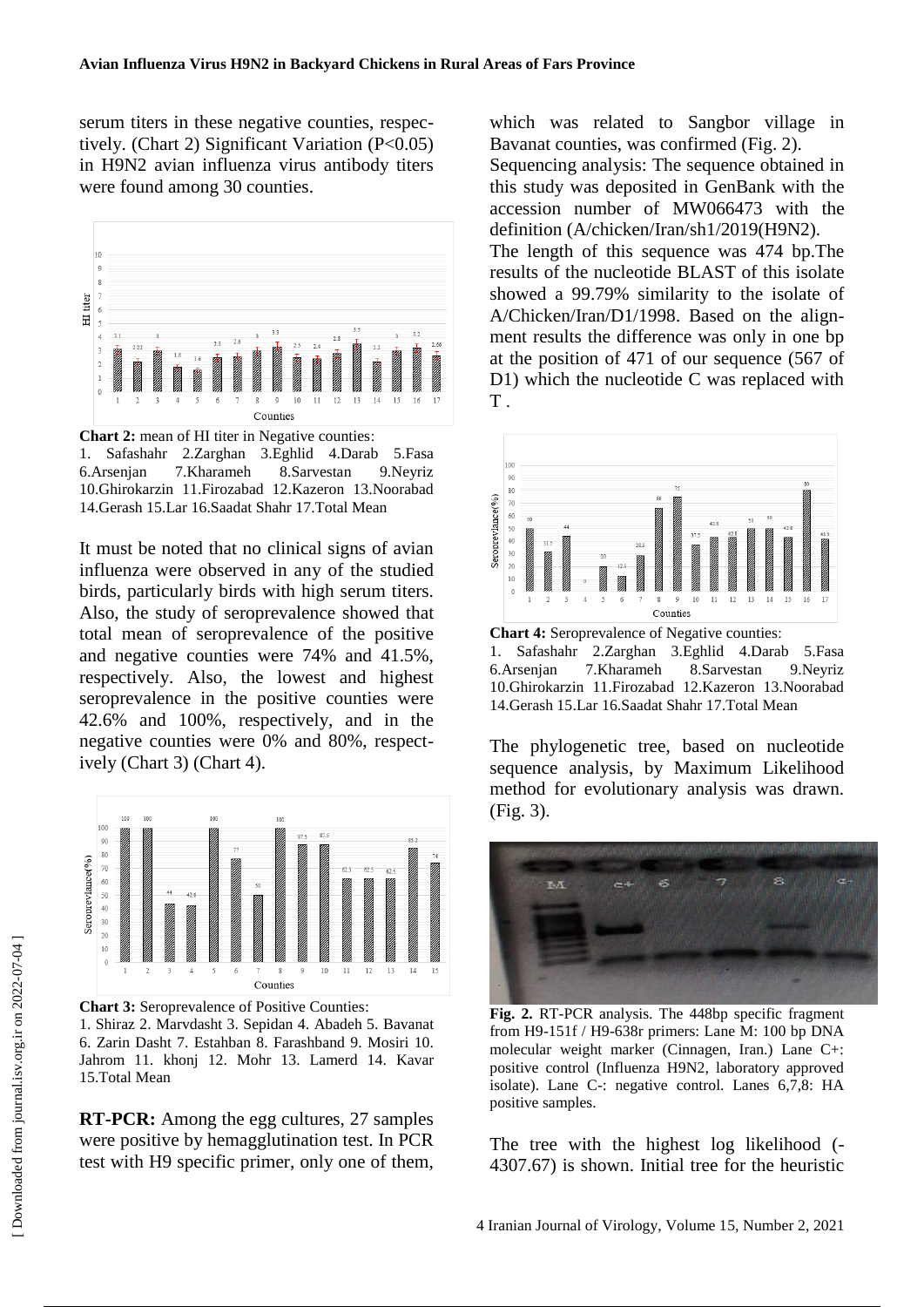search were obtained automatically by applying Neighbor-Join and BioNJ algorithms to a matrix of pairwise distances estimated using the Tamura-Nei model, and then selecting the topology with superior log likelihood value.

The tree is drawn to scale, with branch lengths measured in the number of substitutions per site. This analysis involved 25 nucleotide sequences. There were a total of 1743 positions in the final dataset. Evolutionary analyses were conducted in MEGA X (21) (23).



**Fig. 3.** Phylogenetic tree for the H9N2 subtype HA gene of our isolate (Sh1) in this study and 24 selected subtypes. The strains of Sh1 and D1 are highly related and belong to a sister group. The evolutionary history was inferred by using the Maximum Likelihood method and Tamura-Nei model.

The results of the phylogenetic analysis of our sample and 24 populations of influenza virus from different countries with more similarity showed that they clustered in 4 clades. One clade included our sh1 sample (MW066473) and some Iranian isolates from the year 1998. An isolate from Saudi Arabia shown by CY081264 isolated in 1998 were included in this clade as well. The strains of Sh1 and D1 (MF114292) are highly related and belong to a sister group.

### **Discussion**

The H9N2 influenza virus has been prevalent in wild birds, backyard chickens and industrial poultry in the recent years (22-24). The virus has become endemic in industrial poultry farms in some countries and it has caused many problems in commercial poultry flocks in countries such as Iran, Pakistan, Saudi Arabia and the United Arab Emirates. Endemicity of this virus in backyard chickens in rural areas can play an important role in its transmission to commercial poultry flocks (1, 6, 25). Therefore, continuous monitoring of infection in backyard chickens is crucial to prevent transmission of the virus to commercial poultry flocks. Serological studies as well as a case of isolation and confirmation by RT-PCR in this study, like previous studies, confirm the endemicity of H9N2 virus in backyard chickens in Iran (26).

In this study, in terms of serum mean titer, 46% of counties in Fars province with a seroprevalence of 74% were positive for H9N2 virus infection.

Also total mean of seroprevalence in negative counties was 41.5%. These indicate a high frequency of infection with the virus among rural chickens in rural areas of the province.

This high rate of infection in backyard chickens, in addition to the potential risk to public health, can also be significant in transmitting the infection to commercial poultry flocks. Also, the absence of clinical signs and mortality among the infected birds indicates that these birds can play an important role in the epidemiology and spread of the disease as a reservoir. In the study of positive and negative counties, it shows that some factors such as geographical location, more communication and keeping a large number of chickens have important roles in the incidence of infection in positive counties (27, 28, 5).

While 27 egg culture samples were positive for HA test, the PCR test results were positive only in one case, which could be due to infection of the birds with other viruses with haemagglutinating activity such as Newcastle disease virus and egg drop syndrome virus or the RT-PCR test materials and enzymes may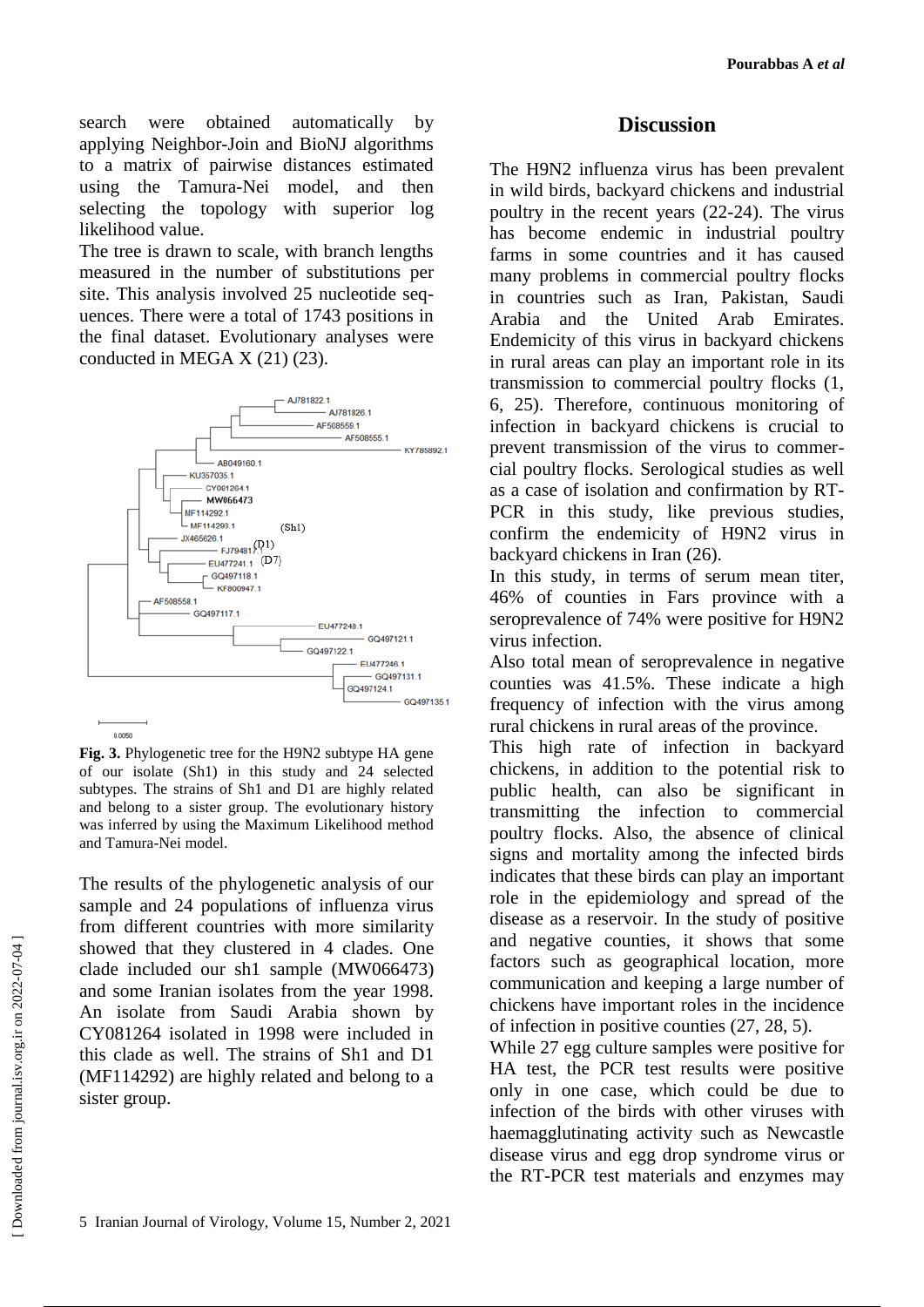have not had the quality and sensitivity needed to detect (29).

In two studies by Hadipoor et al. (2010 and 2011) on avian influenza (H9N2) infection in unvaccinated chickens in several villages around the Caspian Sea and also in several villages around the Maharloo lake in Fars province, total mean of HI titer was above 6.5 and the seroprevalence was over 70% and all the villages were positive in terms of mean serum titers. This study also confirmed the high rate of infection in backyard chickens in rural areas of the country. However, the reason for the higher rate of infection in this study compared to the current study could be due to the geographical location of the studied villages and their proximity to the sea and lake and consequently more contact with migratory waterfowl (30, 31).

Also, in the study of Saadat et al. (2014) in Bushehr province in Iran in unvaccinated backyard chickens, all studied cities were positive in terms of serum titer of avian influenza (H9N2) by HI test with a seroprevalence 39%. This study also shows a significant presence of H9N2 infection. In Saadat et al. study, despite the lower seroprevalence compared to the current study, all cities were positive in terms of serum mean titer, which indicates a high titer of H9N2 influenza antibody in the positive birds due to high exposure to the virus, which can be owing to the proximity of the studied areas of this province to the coastal areas and consequently more contact of domestic birds with migratory water fowl  $(32)$ .

In the study of Mehrabadi et al. (2020) on the serum titer of H9N2 influenza in commercial poultry flocks in several provinces of Iran, it was found that the prevalence of H9N2 infection in the commercial poultry flocks was high and confirms its endemicity in the country and it shows that in addition to being endemic in backyard chickens, this virus is also endemic in commercial poultry flocks in the country (33).

Human infection with avian H9N2 influenza A virus in Hong Kong and China has been reported previously in 1999 (34). This subtype can potentially undergo the gene combination

for infecting human and other mammals (35). For this reason, continuous monitoring and subtyping of AIV viruses among different avian flocks and evaluation of viral genetic changes throughout the years is of high importance .

Based on the comparative alignment of HA nucleotide sequences, it is the first report of mutation of single nucleotide C to T in our sh1 isolate. This change in the nucleotide did not affect amino acid codon (substitution of AGC codon to AGT in position of 189 of D1) which both coded the amino acid serine. According to Burke Reference Sequence Alignment HA Subtype Numbering Conversion (beta) this amino acid was serine 193 (36). Based on protein sequence of 158 amino acid residue of sh1, the two isolates of D1 and sh1 share 100% identity with 30% coverage.

Phylogenetic analysis of hemagglutinin gene sequence in the present study was partial cds containing 474 bp nucleotides, in other words, containing 158 amino acids that does not include cleavage site and receptor binding site. Because strains D1 and D7 have the most similarity to our strain, they probably evolved from the A / Chicken / Iran /  $ZMT-101/1998$ strain with JX465626 accession number. Our strain also has the most similarity (99.16%) among foreign strains to Saudi Arabia strain A/Chicken/Saudi Arabia/CP7/1998/ (H9N2) .

In Iran, the H9N2 subtype of influenza virus was isolated in 1998 at Razi Vaccine and Serum Research Institute and Veterinary College of Tehran University for the first time (37).

Mehrabanpour and colleagues conducted a survey in an outbreak of respiratory disease in broiler chicken in Fars province during the years 2009 until 2011 from 44 commercial broiler chicken flocks with high mortality. Their results of Molecular Subtyping showed that all of six AIV isolates were H9 and the serotypes of H5 or H7 were not found (11).

In the study by Fusaro et al (2011) on the phylogenetic analysis of H9N2 viruses isolated from nine Middle Eastern and Central Asian countries from 1998 to 2010, these viruses were classified into four groups A, B, C, D, and East Asia was identified as the main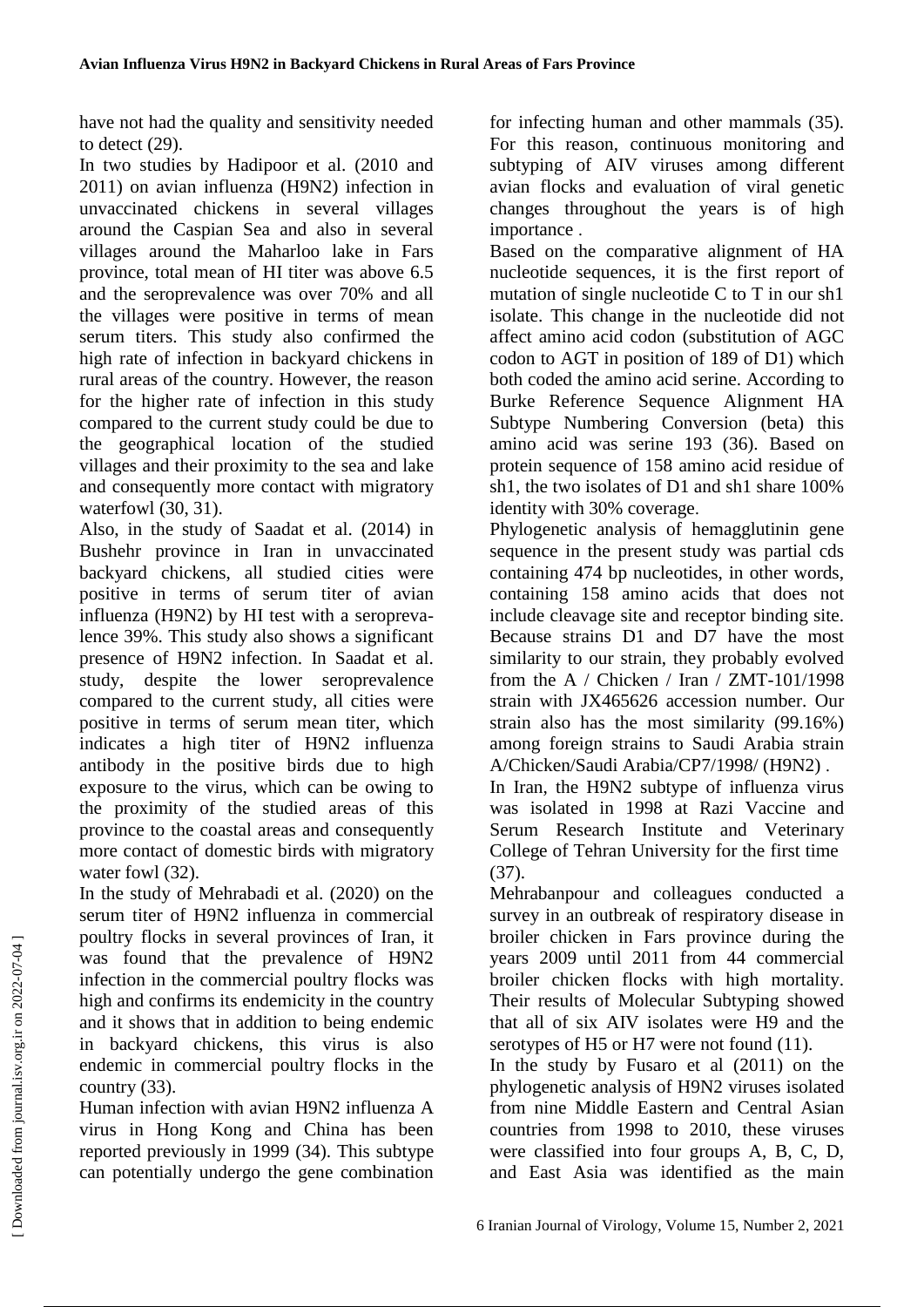**Pourabbas A** *et al*

reservoir of H9N2 gene segments. Group A included strains of some Middle Eastern countries and group C mostly included strains of Saudi Arabia, Qatar and UAE. Iranian strains were in groups B and D. Group B was more diverse and the strains of most Asian countries, including the Middle East, were classified in this group (19). Strain sh1 and similar strains including D1, D7 and ZMT are in group B.

According to the results of phylogenetic analysis of H9N2 by Fazel and colleagues, 4 distinct clades were introduced. Their two sequenced strains D1 and D7 were included in one of the clades along with Saudi Arabian strain and some other Iranian strains. Considering the close homology and relatedness of our strain with the strain of D1 our strain can be included in this clade (35).

# **Conclusion**

The findings of this study indicate and confirm the endemicity of H9N2 influenza virus with a high infection prevalence in backyard chickens in rural areas of Fars province. This shows that bird flu control and prevention programs have not been carried out effectively.

Absence of clinical signs and mortality may indicate low virulence of the virus or resistance of the studied birds due to differences in genetic and breeding conditions as well as lack of production stress compared to commercial poultry flocks.

However, the presence of a high percentage of infection indicates the transmission and circulation of this virus among backyard chickens, which in addition to the possibility of transmission to commercial poultry flocks, could pose a risk of creating new more pathogenic strains for birds and even humans.

Therefore, it is necessary to implement more effective control programs for influenza in rural areas, including biosecurity programs, vaccination of exposed birds and training of villagers in relation to this disease.

### **Acknowledgment**

Great appreciation goes to the Razi Vaccine and Serum Research institute for financial and technical supports, under project No. 2-84-18- 93126, Research Dept of RVSRI, Hesarak, Karaj. Iran. Also the authors wish to thank Cardiogenetic Research Center, Shahid Rajaie Cardiovascular Medical and Research Center for sequencing of the isolate.

## **Conflict of interest**

No conflict of interest is declared.

# **Funding**

This study was financially supported by the Razi Vaccine and Serum Research institute.

#### **References**

1. Swayne DE, Boulianne M, Logue CM, McDougald LR, Nair V, Suarez D. Diseases of poultry 14th edition. Wiley-Blackwell; 2020. Avian influenza . p. 210-55.

2. World Organization for Animal Health (OIE). Manual of diagnostic tests and vaccines for terrestrial animals (mamal,birds and bees). 1. 7th ed. Paris: World Organization for Animal Health (OIE); 2012. p.436-55.

3. Büchen-Osmond c. ICTVdB International Committee on Taxonomy of Viruses Index of Viruses, Index of Viruses: Orthomyxoviridae. 2006;4.

4. Homme PJ, Easterday BC. Avian influenza virus infections. I. Characteristics of influenza A-turkey-Wisconsin-1966 virus. Avian Dis. 1970;14(1):66-74.

5. James J, Sealy JE, Iqbal M. A global perspective on H9N2 avian influenza virus. Viruses. 2019;11(7):620.

6. Aamir U, Wernery U, Ilyushina N, Webster R. Characterization of avian H9N2 influenza viruses from United Arab Emirates 2000 to 2003. Virology. 2007;361  $(1):45-55.$ 

7. Commission E. Commission Decision on the implementation by Member States of surveillance programmes for Avian Influenza in poultry and wild birds (2010/367/EC). Official Journal of the European Union 2010(OJL 166):22-32.

8. Kim JA, Cho SH, Kim HS, Seo SH. H9N2 influenza viruses isolated from poultry in Korean live bird markets continuously evolve and cause the severe clinical signs in layers. Vet Microbiol. 2006;118(3-4):169-76.

9. Alexander DJ, Allan WH, Biggs PM, Bracewell CD, Darbyshire JH, Dawson PS, et al. A standard technique for haemagglutination inhibition tests for antibodies to avian infectious bronchitis virus. Vet Rec. 1983;113(3): 64.